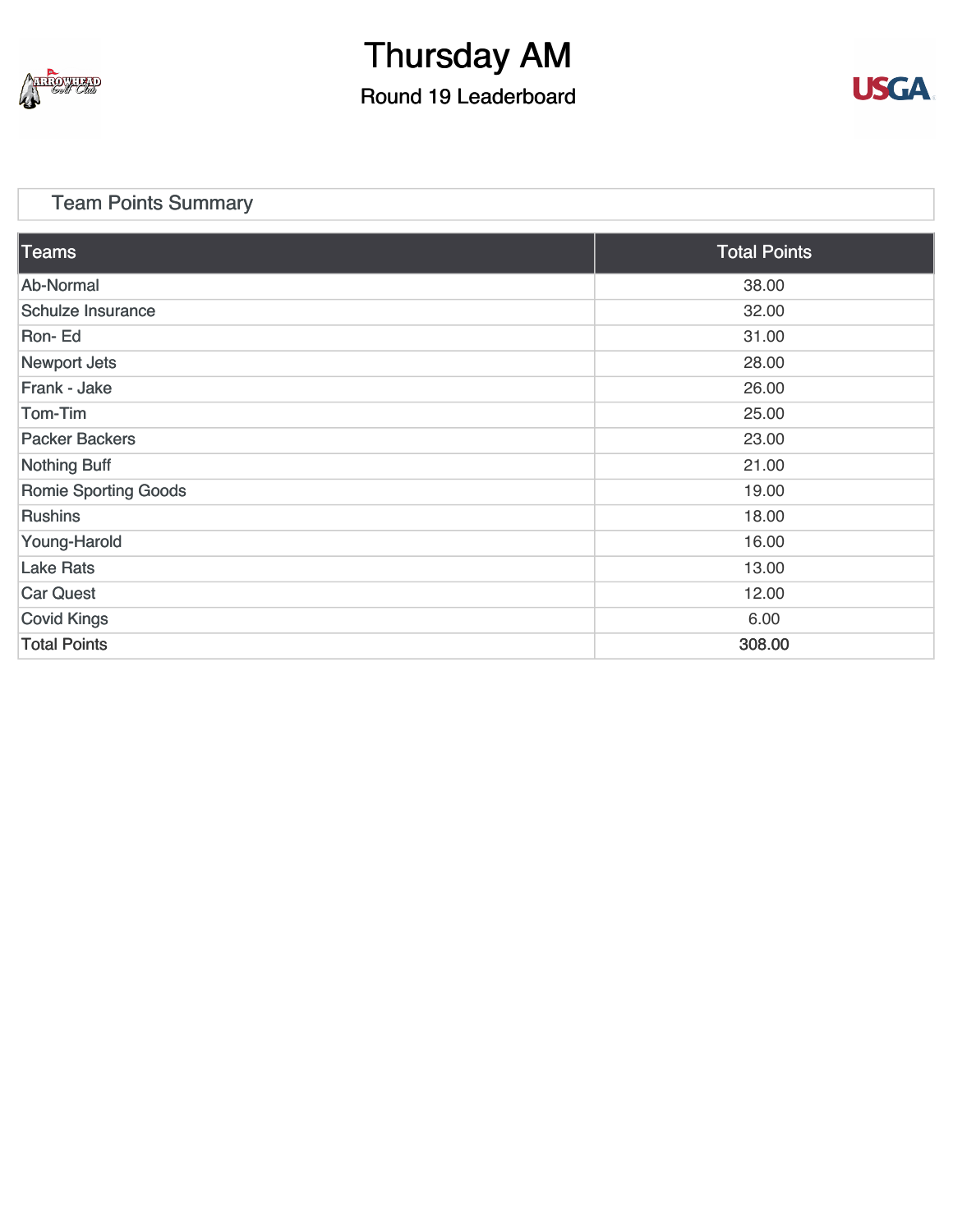

# Thursday AM

#### Round 19 Leaderboard



#### [League Play - Thursday AM](https://cdn2.golfgenius.com/v2tournaments/6401335790420370509?called_from=)

| <b>Points</b>                         | Player                                       |  | <b>Match</b>      | Player |                                         | <b>Points</b> |  |  |
|---------------------------------------|----------------------------------------------|--|-------------------|--------|-----------------------------------------|---------------|--|--|
| 7.00                                  | <b>Rushins (Keith Meyer)</b>                 |  | 2 up              |        | Frank - Jake (Frank Schafer)            | 15.00         |  |  |
| 11.00                                 | <b>Rushins (Greg Borchers)</b>               |  | <b>Halved</b>     |        | Frank - Jake (Jake Sherman)             | 11.00         |  |  |
| 14.00                                 | <b>Nothing Buff (Russ Seger)</b>             |  | $1 \overline{up}$ |        | Packer Backers (Bill Meiring)           | 8.00          |  |  |
| 7.00                                  | Nothing Buff (Bill Bruns)                    |  | $2$ up            |        | <b>Packer Backers (Gene Voisard)</b>    | 15.00         |  |  |
| 0.00                                  | <b>Covid Kings (Greg Snipes)</b>             |  | 5 & 4             |        | Ab-Normal (Roger Wehrman)               | 22.00         |  |  |
| 6.00                                  | <b>Covid Kings (Tony Seger)</b>              |  | 2 & 1             |        | <b>Ab-Normal (Doug Ahlers)</b>          | 16.00         |  |  |
| 16.00                                 | Ron-Ed (Ed Kaiser)                           |  | 3 & 2             |        | Lake Rats (John Farno)                  | 6.00          |  |  |
| 15.00                                 | Ron- Ed (Chuck Bensman)                      |  | 281               |        | Lake Rats (Clif Perryman)               | 7.00          |  |  |
| 11.00                                 | Newport Jets (Tim Bergman)                   |  | <b>Halved</b>     |        | Young-Harold (Harold Meyer)             | 11.00         |  |  |
| 17.00                                 | <b>Newport Jets (Jerry Gephart)</b>          |  | 3 & 2             |        | Young-Harold (Bill Young)               | 5.00          |  |  |
| 14.00                                 | <b>Romie Sporting Goods (Roger Frilling)</b> |  | $1$ up            |        | Tom-Tim (Tim Tangeman)                  | 8.00          |  |  |
| 5.00                                  | Romie Sporting Goods (Richard Romie)         |  | 4 & 2             |        | <b>Tom-Tim (Nick Miller)</b>            | 17.00         |  |  |
| 6.00                                  | Car Quest (Jim Donauer)                      |  | 5 & 4             |        | <b>Schulze Insurance (Jeff Schulze)</b> | 16.00         |  |  |
| 6.00                                  | <b>Car Quest (Charlie Clune)</b>             |  | 5 & 4             |        | <b>Schulze Insurance (Randy Ahlers)</b> | 16.00         |  |  |
| <b>Total Points Allocated: 308.00</b> |                                              |  |                   |        |                                         |               |  |  |